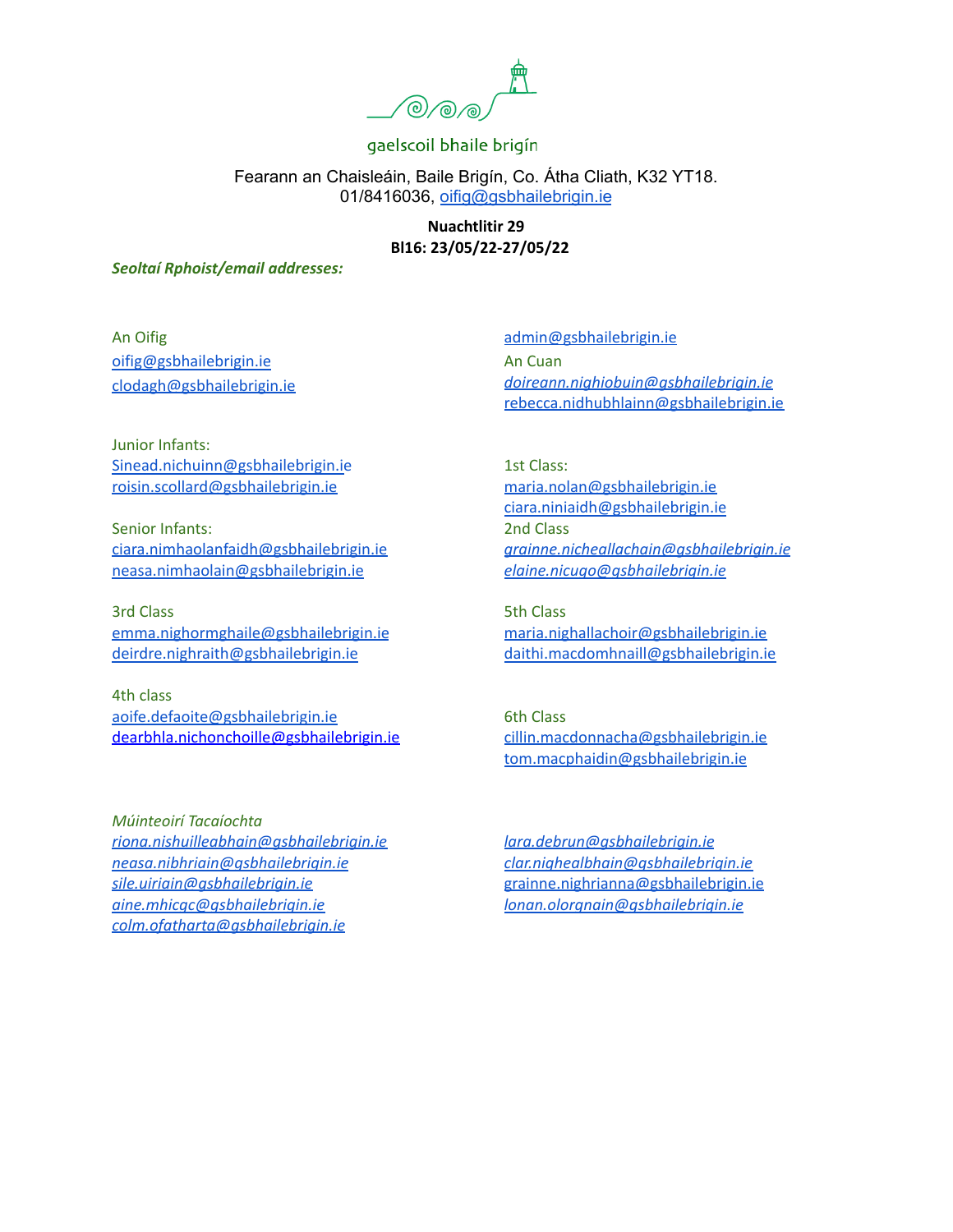

# Fearann an Chaisleáin, Baile Brigín, Co. Átha Cliath, K32 YT18. 01/8416036, [oifig@gsbhailebrigin.ie](mailto:oifig@gsbhailebrigin.ie)

# **Nuachtlitir 29 Bl16: 23/05/22-27/05/22**

# *Turais Scoile 2022/ School Tours*

Tá eolas faoi thurais scoile 2022 luaithe thíos. Tá na ceadúnais ar fáil ar Aladdin. Tá gach eolas orthu faoi na turais. Má tá deachracht ar bith agat le Aladdin a úsáid, déan teagmháil le hAisling agus beidh sí in ann cabhrú leat. Is féidir airgead a íoc píosa ar phíosa.

Below please find details of school tours 2022. Permission slips are available on Aladdin. These have all information regarding the tour on them. If you are having trouble accessing Aladdin, contact Aisling and she will be happy to help you. Payment can be made in instalments of €5 or more via Aladdin.

| Rang                              | Dáta                              | Áit                                      | Costas (le híoc ar<br>Aladdin) |
|-----------------------------------|-----------------------------------|------------------------------------------|--------------------------------|
| Naíonán Bheaga &<br>Naíonán Mhóra | 14/06/22                          | <b>Red Mountain Open</b><br>Farm         | €17                            |
| Rang a 1                          | 08/06/22                          | <b>Mellowes Adventure</b><br>Centre      | €21.50                         |
| Rang a 2                          | 15/06/22                          | <b>Celtic Adventure</b><br>Centre        | €27                            |
| Rang a 3                          | 20/06/22 *note<br>change of date  | Bounce & Beyond                          | €30                            |
| Rang a 4                          | 16/06/22                          | <b>Zipit Forest</b><br><b>Adventures</b> | €28.50                         |
| Rang a 5                          | 16/06/22                          | <b>Celtic Adventures</b>                 | €27                            |
| Rang a 6                          | 14/06/22 * note<br>change of date | Flynn Adventure Pk                       | €33                            |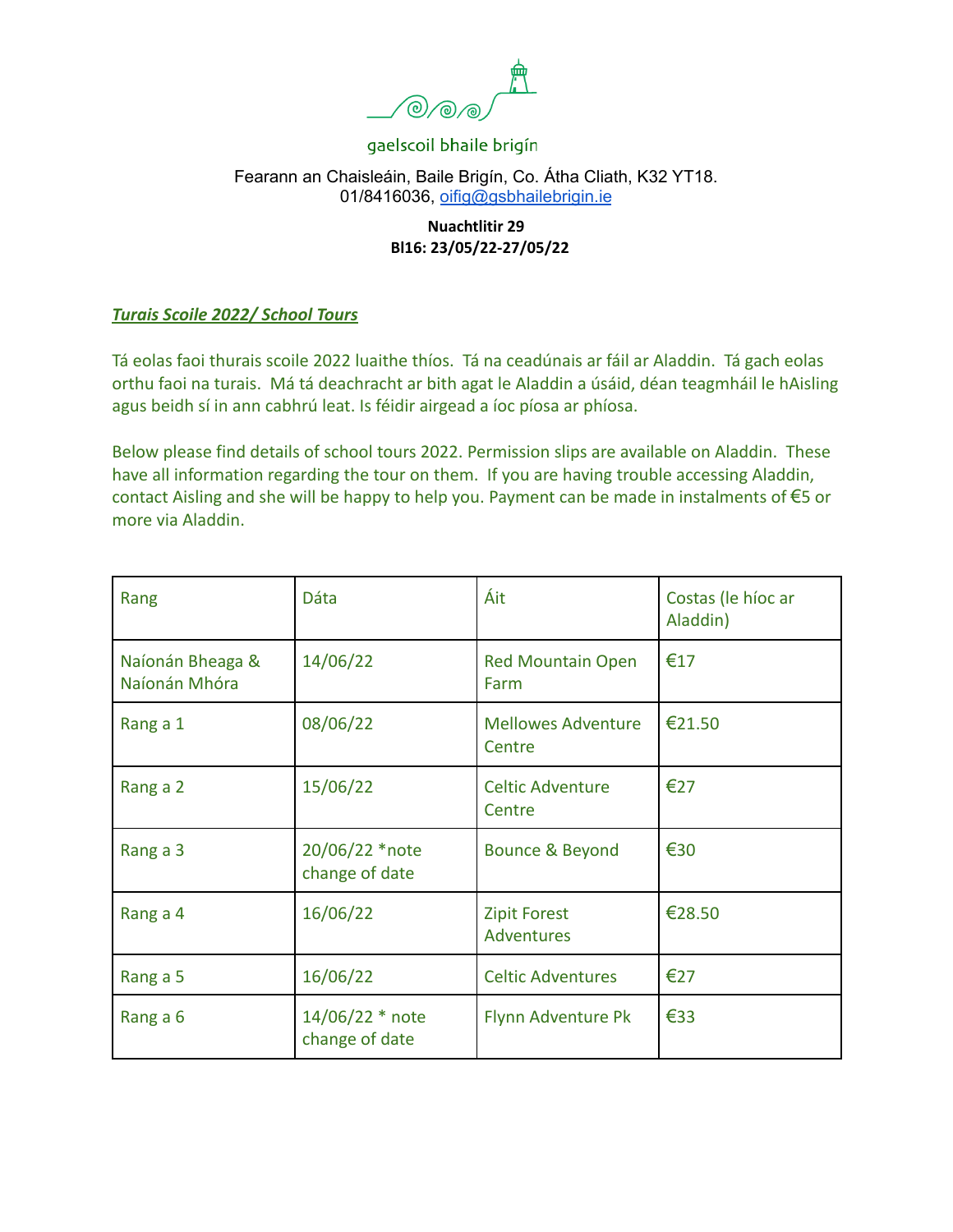

## Fearann an Chaisleáin, Baile Brigín, Co. Átha Cliath, K32 YT18. 01/8416036, [oifig@gsbhailebrigin.ie](mailto:oifig@gsbhailebrigin.ie)

## **Nuachtlitir 29 Bl16: 23/05/22-27/05/22**

#### *Coiste na dTuistí/ Parent's Assocation*

Siúlóid Urraithe:

Beidh an siúlóid urraithe ar siúl ar an 09 Meitheamh i mbliana. Tá áthas orainn go bhfuilimid in ann é a dhéanamh arís tar éis briseadh de chúpla bhliain. Ar nós gach rud eile, beidh sé rud beag éagsúil i mbliana.

Beidh óglaigh á lorg againn le seasamh ag pointí áirithe ar an siúlóid. (Ní bheidh siad ag siúl leis na ranganna mar a bhí blianta eile.) Más féidir leat cabhrú leis seo, is féidir rphost a sheoladh chuig [gsbbcoiste@gmail.com](mailto:gsbbcoiste@gmail.com).

Rachaidh cártaí urraithe abhaile ag pointe éigin an tseachtain seo. D'iarrfaimis oraibh an cárta agus aon airgead bailithe a chur i gclúdach litreach. Is féidir le do pháiste an clúdach litreach a chur díreach isteach sa bhosca a bheidh taobh amuigh de gach rang. Baileoidh duine den choiste an t-airgead seo gach tráthnóna. Le bhur dtoil, ná tabhair airgead d'aon bhaill foirne. Ní féidir airgead crua a sheoladh chun na hoifige.

# *Sponsored Walk:*

*The sponsored walk will take place on 09th June this year. We are delighted to be going ahead with it after a break of a couple of years. As with everything, it will be slightly different this year. Volunteers will be needed to stand at various points along the walk. (They will not be walking with the classes as in previous years). If you are available to help with this, please email [gsbbcoiste@gmail.com.](mailto:gsbbcoiste@gmail.com)*

*Sponsorship forms will go home at some stage this week. We would ask that you place the card and any monies collected in an envelope. Your child can then place this envelope in the box that will be outside of each classroom. A member of the parent's committee will collect the money each afternoon. Please do not hand money to any staff member. Cash cannot be sent to the office.*

# *Scoil dúnta/ School closed*

Beidh an scoil dúnta ón 3 Meitheamh go dtí 7 Meitheamh (san áireamh) de réir féilire na scoile.

*The school will be closed from 3rd -7th June inclusive as per the school calendar.*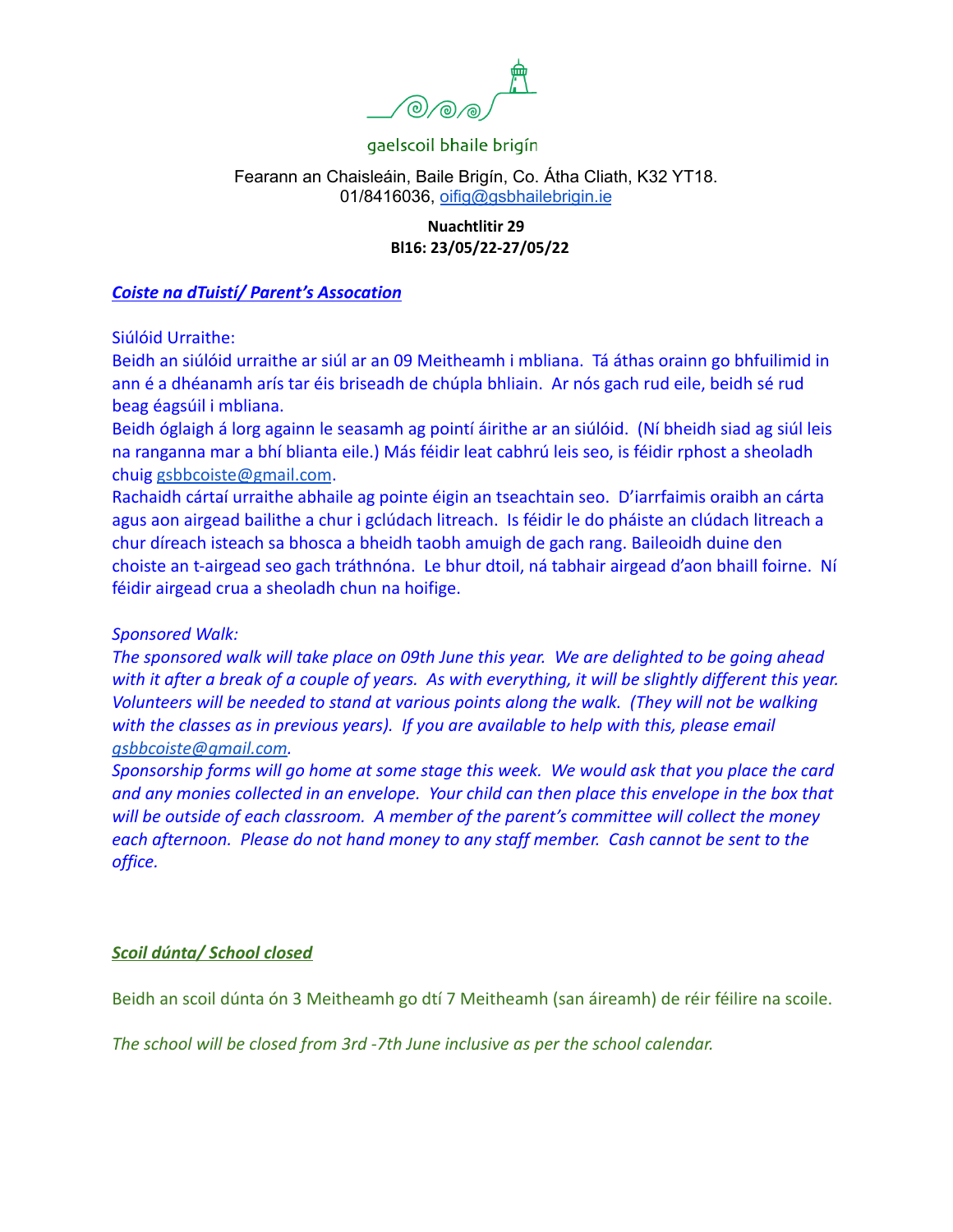

# Fearann an Chaisleáin, Baile Brigín, Co. Átha Cliath, K32 YT18. 01/8416036, [oifig@gsbhailebrigin.ie](mailto:oifig@gsbhailebrigin.ie)

## **Nuachtlitir 29 Bl16: 23/05/22-27/05/22**

## *Billí sccoile/ School Bills*

Tá roinnt bhillí atá le híoc fós don scoil bhliain seo, leabhair oibre agus IXL san áireamh. Agus muid ag druidim i dtreo deireadh na scoilbhliana, d'iarrfaimis oraibh na billí seo a ghlanadh. Beidh billí na scoilbhliana seo chugainn ar fáil ón mhí seo chugainn. Is féidir iad seo ar fad a íoc tríd Aladdin. Má tá fadhb agat ag baint úsáid as seo, cuir glaoch ar Aisling. Beidh sí lánsásta cabhrú leat.

*There are some bills still outstanding for this school year. As we approach the end of this school year, we would ask that these now be cleared. Next year's school bill will be available next month. These can all be paid via Aladdin. If you are having difficulty using this, ring Aisling and she will be more than happy to help.*

## *An Chéad Chomaoineach/ First Holy Communion*

Beidh cleachtadh ar siúl sa séipéal ar an 24 agus 26 Bealtaine. D'iarrfaimis oraibh cinntiú go bhfuil do pháiste ar scoil na laethanta seo. Déan cinnte freisin go bhfuil uachtar gréine orthu agus cóta báistí leo mar go mbeidh siad ag siúl ann leis na múinteoirí.

Beidh searmanas an Chomaoinigh ar siúl Dé hAoine 27 Bealtaine @ 11rn. Beidh cead ag gach teaghlach ochtar a bheith i láthair leo, an páiste atá ag déanamh an Chomaoinigh san áireamh. Ní bheidh spás don méid seo daoine sa sraith a bheidh leagtha amach. Mar sin, beidh ar roinnt daoine suí in áit éigin eile sa séipéal. D'iarrfaimis oraibh gan suí in aon sraith atá leagtha amach do theaghlach eile. Níl aon chead físeán nó íomhá a ghlacadh le linn an tsearmanais. Beidh deis ann grianghraf a ghlacadh ar an altóir nuair atá an searmanas críochnaithe.

Dóibh siúd nach bhfuil ag glacadh páirte beidh múinteoir ar scoil an lá sin chun obair leo. Má chinneann clann gan páiste a chur ar scoil an lá sin, tá sé sin go breá freisin.

Beidh na griangraifeadóirí anseo Dé Luain 30 Bealtaine. Tosóidh siad @9rn le grianghraf ranga. Tá fáilte roimh dhaltaí rang a 2 nach bhfuil ag déanamh an Chomaoinigh a gcuid éadaí féin a chaitheamh an lá sin. Cuirfidh Coiste na dTuistí sólaistí ar fáil do rang a 2 an lá seo. (ní bheidh sóláistí ar fáil théis an searmanas ar an Aoine). Beidh fáilte roimh dhaltaí rang a 2 dul abhaile tar éis na grianghraif más mian leo.(ní gá) Beidh ar thuistí nóta a chur ar Aladdin nó iad a shíniú amach ag an oifig roimh dóibh dul abhaile. Rachaidh téacs amach nuair atá na griangraifeadóirí beagnach réidh. (thart ar 11rn)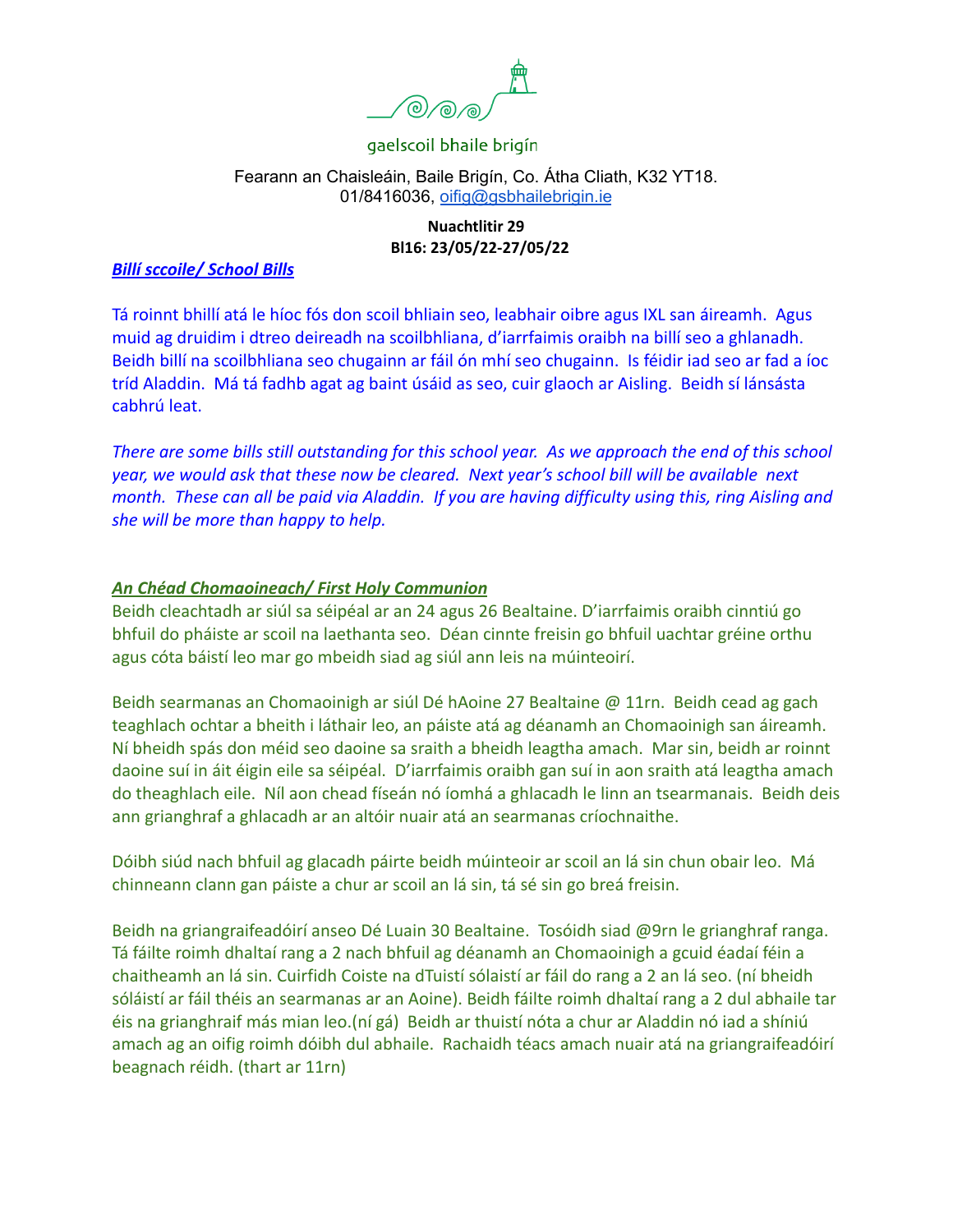

## Fearann an Chaisleáin, Baile Brigín, Co. Átha Cliath, K32 YT18. 01/8416036, [oifig@gsbhailebrigin.ie](mailto:oifig@gsbhailebrigin.ie)

#### **Nuachtlitir 29 Bl16: 23/05/22-27/05/22**

*A practice will take place in the church on 24th & 26th May. Please ensure that your child is in school on these days. Please also make sure that all children are wearing sun cream and have a raincoat with them as they will be walking with the teachers.*

*The Communion ceremony will take place on Friday 27 May @11am. Each household may bring eight people to the church, to include the child presenting for Communion. There will not be space for everyone in the allocated pew, therefore some people will have to sit elsewhere in the church. Please do not sit in a pew allocated to another family. Videoing and photography is not permitted during the ceremony. There will be an opportunity to take some photos on the altar after the ceremony has ended.*

*For those who are not participating in the ceremony, there will be a teacher available in school to work with them for the day. If any family decides to keep their child at home on the day, that is not a problem.*

*The photographers will be here on Monday 30th May. They will start with the class group photo at 9am. Pupils in 2nd class who are not making their communion are welcome to wear their own clothes to school on this day. Coiste na dTuistí will provide some treats for rang a 2 on this day. (There will be no refreshments in the school after the ceremony on the 27th). 2nd class pupils are welcome to go home after the photos if they wish to. (they don't need to) Parents will need to put a note on Aladdin or sign their child out at the office before going home early. A text message will be sent out when the photos are nearly finished. (approx 11am)*

#### *Scrúduithe Caighdeánaithe/ Standardised assessments*

Beidh na scúduithe ar siúl ar 17, 19, 24, 26 Bealtaine le haghaidh daltaí rang 1-6. Déan cinnte go bhfuil do pháiste ar scoil na laethanta seo. Ní bheidh an scoil in ann freastal ar dhaltaí atá as lathair de bharr laethanta saoire. Má tá do pháiste tinn ar aon chuid den laethanta seo, déanfaimid ár ndícheall freastal orthu. Tabhair faoi deara go mbeidh athrú ar na dátaí le haghaidh daltaí rang a 2. Chuaigh téacs amach leis an t-eolas seo air.

*The tests will take place on 17th, 19th, 24th, 26th May for pupils in 1st-6th class. Ensure that your child is in school on these days. We cannot accommodate pupils who are absent due to holidays. If your child is ill on any of these days, we will try to accommodate tests on another date. Please note that there will be a change in these dates for 2nd class only. This information has gone out via text/Aladdin.*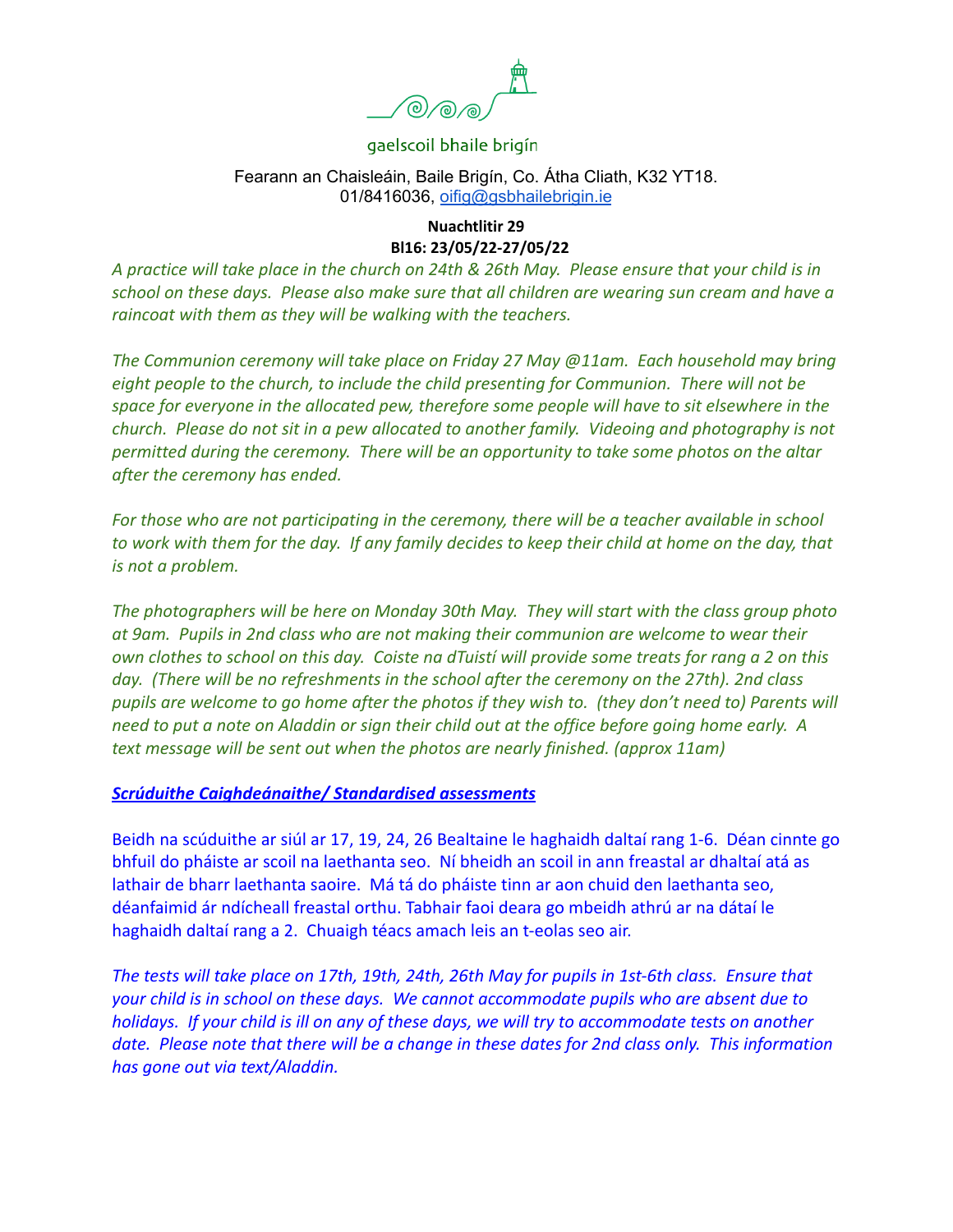

## Fearann an Chaisleáin, Baile Brigín, Co. Átha Cliath, K32 YT18. 01/8416036, [oifig@gsbhailebrigin.ie](mailto:oifig@gsbhailebrigin.ie)

# **Nuachtlitir 29 Bl16: 23/05/22-27/05/22**

## *Club na Naíonán/ Infant Club*

Tá an bille ar fáil anois ar Aladdin do Bhealtaine agus Meitheamh. Is féidir an bille seo a íoc píosa ar phíosa ach d'iarrfaimis go mbeidh sé glanta faoin 27 Meitheamh.

*The bill for the infant club for May and June is now available on Aladdin. This can be paid in instalments but we ask that it be cleared by 27th June.*

# *An Taisce*

Beidh Coiste na ndaltaí ag glacadh páirte i nGlantacháin Náisiúnta Earraigh atá á reáchtáil ag An Taisce ar an 31 Bealtaine. Beidh siad ag tabhairt faoi thimpeallacht na scoile a ghlanadh an lá sin @1. Dá mbeadh aon duine ar fáil le cabhrú leo, bheadh sé sin ar fheabhas. Míle buíochas le múinteoir Gráinne as ucht é seo a eagrú.

*The Student Council will be taking part in National Spring Clean which is run by An Taisce, on 31st May. They will be cleaning up the school surroundings on this day @1pm. If anyone is around to help out, that would be great. Many thanks to múinteoir Gráinne for organising.*

# *Bailiúchán Glasraí/ Vegetable Collection*

Beidh bailiúchán glasraí á dhéanamh againn ar an 1 Meitheamh ar son Balbriggan Meals on Wheels. Cuireann an charthanacht seo béilí ar fáil do dhaoine aosta inár gceantar féin chomh maith le clainne atá ag streachailt ó thaobh cúrsaí airgeadais de agus daoine nach féidir leo aire a thabhairt dóibh féin. Táimid ag iarraidh ar ghach daltaí píosa nó dhó amháin a thabhairt isteach leo ar an lá seo. Beidh bosca taobh amuigh de ghach seomra ranga. D'fhéadfaí breis is 600 béile a ullmhú leis an méid seo. Tá tuilleadh eolais faoi Balbriggan Meals on Wheels le léamh thíos.

*We will be holding a vegetable collection on behalf of Balbriggan Meals on Wheels on 1st June. This charity provides meals for the elderly in our own community as well as for families who are struggling financially and people who cannot care for themselves. We are asking each child to bring in an item or two of veg on this day. There will be a box outside each classroom. As many as 600 plus meals could be prepared from this collection. Below you will find more information about Balbriggan Meals on Wheels.*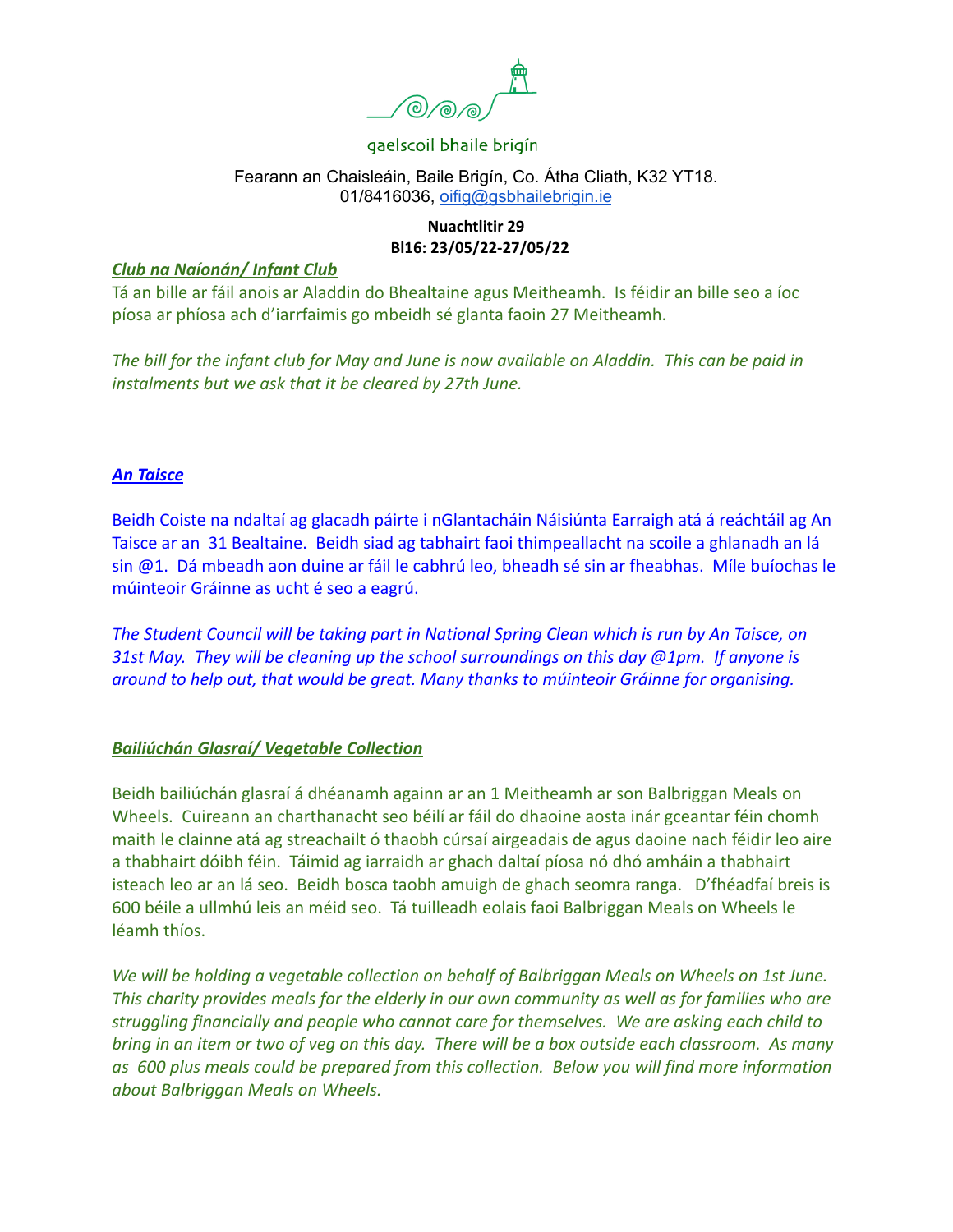

Fearann an Chaisleáin, Baile Brigín, Co. Átha Cliath, K32 YT18. 01/8416036, [oifig@gsbhailebrigin.ie](mailto:oifig@gsbhailebrigin.ie)

> **Nuachtlitir 29 Bl16: 23/05/22-27/05/22**

*Balbriggan Meals on Wheels was founded in 1975 in order to provide meals for people who were ill, recovering from illness, or for some reason were unable to care for themselves. We currently cater for an average of 80 meals per day, 6 days a week. In addition, we hold a Dinner Club, for people who live alone, at our base here in 14 Hampton Street on Mondays, Wednesdays and Fridays, which has recently resumed after having to be cancelled due to the pandemic. The Dinner Club not only provides a meal, but gives these clients an important social outlet.*

*We are constantly looking for ways to create awareness of our service and in particular would like to forge links with the younger members of the Balbriggan community who may not be aware of the work we do, or of how they can help us. A vegetable collection would help do this as it raises awareness of our service with students and parents alike.*

#### *Tinneas Boilg/ Tummy Bug*

Tá roinnt chásanna de thinneas ar scoil faoi láthair. Má tá tinneas boilg ar do pháiste, is gá dó/di fanacht sa bhaile ar feadh 48 hair an chloig iomlán tar éis an babhta deireanach de thinneas.

*There are a number of cases of illness in the school at the moment. If your child is ill with a stomach bug, he/she must remain at home for a full 48 hours after the last bout of illness.*

#### *COVID- 19 Cathain le fanacht sa bhaile ón scoil/COVID-19 When to stay home from school*

Má tá COVID-19 ar do pháiste (PCR nó antigéin dearfach)

● Má tá aon chomharthaí COVID-19 ar do pháiste

*Your child cannot attend school in the following circumstances:*

- *● If your child has COVID-19 (Positive PCR or antigen)*
- *● If your child has any symptoms of COVID-19.*